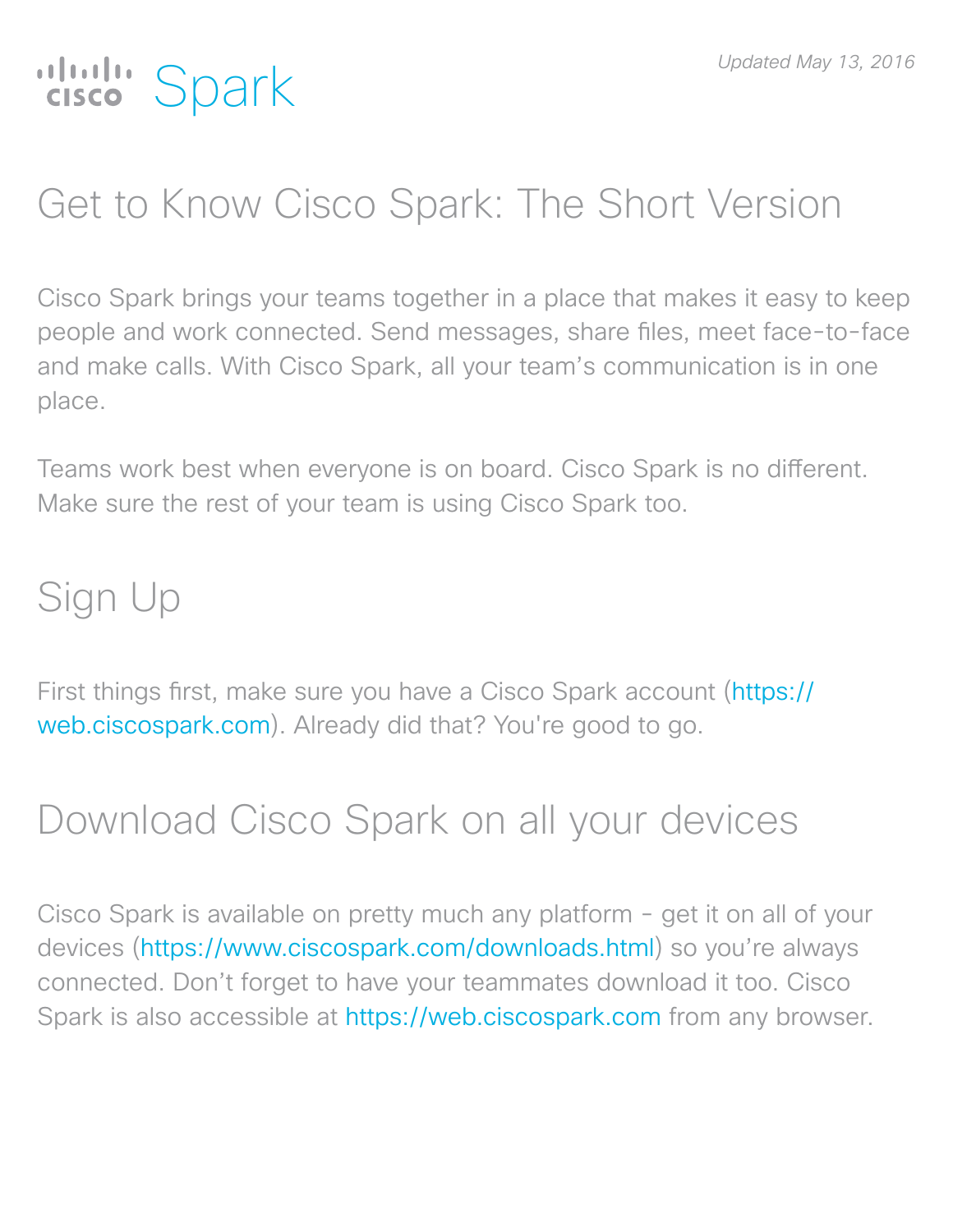## Create a space for your team

In Cisco Spark, work lives within teams. Start a team in Cisco Spark to create a space for your real-life team to discuss projects and make decisions. Invite your teammates to make sure everyone has access. Already invited to a team? Then go ahead and get to work.

#### Get to work

Create rooms within the team for projects your team is working on. Rooms are where discussion, decision making and work gets done.

Start talking. Send messages. Upload fles. Post links. Cisco Spark makes it easy for teams to kick their projects into high gear.

Call a teammate\* or meet face-to-face on a video call to make decisions quickly. You can even share your screen right from Cisco Spark.

*\*The free version of Cisco Spark supports meetings of up to 3 people. Paid versions support meetings of up to 25 participants.*

#### Extend your Cisco Spark experience

Connect the other tools your team uses to Cisco Spark. Use native integrations inside the app or create your own using our developer portal: https://developer.ciscospark.com

Make and receive calls to/from any phone number\* using Cisco Spark. It even works in the mobile app.